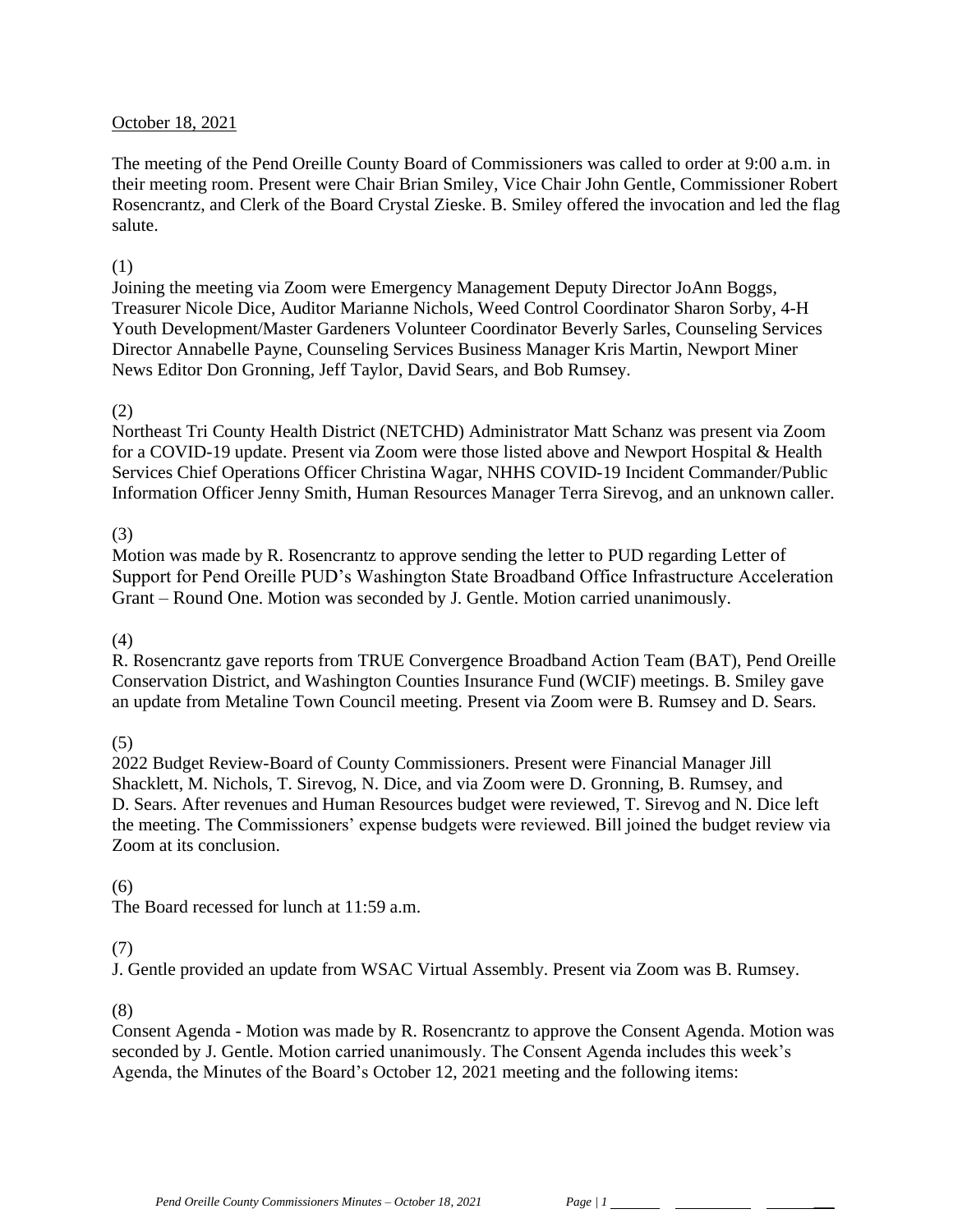Investment Earnings (year-to-date estimate, as of 10/15/21): \$9,699.87

Payroll Change Notice:

ITS-

David Whiting, Public Records Officer, Step 1, \$4,339.94/mo., Effective 10/19/2021 *(Revision to 10/12/21 Payroll Change Notice, which stated Effective 10/20/2021)* Anthony Manez, Desktop Support Specialist Tech I, Step 1, \$3,135.10/mo., Effective 11/1/2021

Sheriff-Communications-

Sara Christine Wickham, Communications Officer, Step 1, \$3,176.20/mo., Effective 10/19/2021

Amendment to Establishing Holidays in 2021 and Hours for the Transaction of Business *(Amending R-2020-116) RESOLUTION NO. 2021-104, COMMISSIONERS' RECORDING* 

Executing a Grant Agreement Between Pend Oreille County and the Washington State Recreation and Conservation Office *RESOLUTION NO. 2021-105, COMMISSIONERS' RECORDING* 

Second Amendment to Add Funding to the Professional Service Agreement with Diversified Diver Specialties (R-2021-88) for Boat Service, Survey and Diver Assisted Treatment of Flowering Rush in the Boundary and Box Canyon Reservoirs of the Pend Oreille River

*RESOLUTION NO. 2021-106, COMMISSIONERS' RECORDING* 

Interagency Agreement IAA22094 Between Washington State Administrative Office of the Courts and Ferry/Stevens/Pend Oreille County Juvenile Court for Becca Programs and Services

*AGREEMENT NO. 2021-42, COMMISSIONERS' RECORDING*

(9)

The Board met in executive session for an employee evaluation pursuant to RCW 42.30.110(1)(g) for 45 minutes, from 1:15 p.m. to 2:00 p.m. Present was J. Shacklett.

(10)

2022 Budget Review-Auditor/Elections. Present were M. Nichols, J. Shacklett, and via Zoom were D. Gronning and B. Rumsey.

### (11)

Motion was made by J. Gentle to approve the WCIF ancillary long-term and short-term disability for employees for the 2022 renewal year, at the approximate rate of \$966.90/month, for an estimated total of \$11,602,80 for the 2022 year. Motion was seconded by R. Rosencrantz. Motion carried unanimously.

(12)

R. Rosencrantz proposed a statement to provide at Newport City Council meeting regarding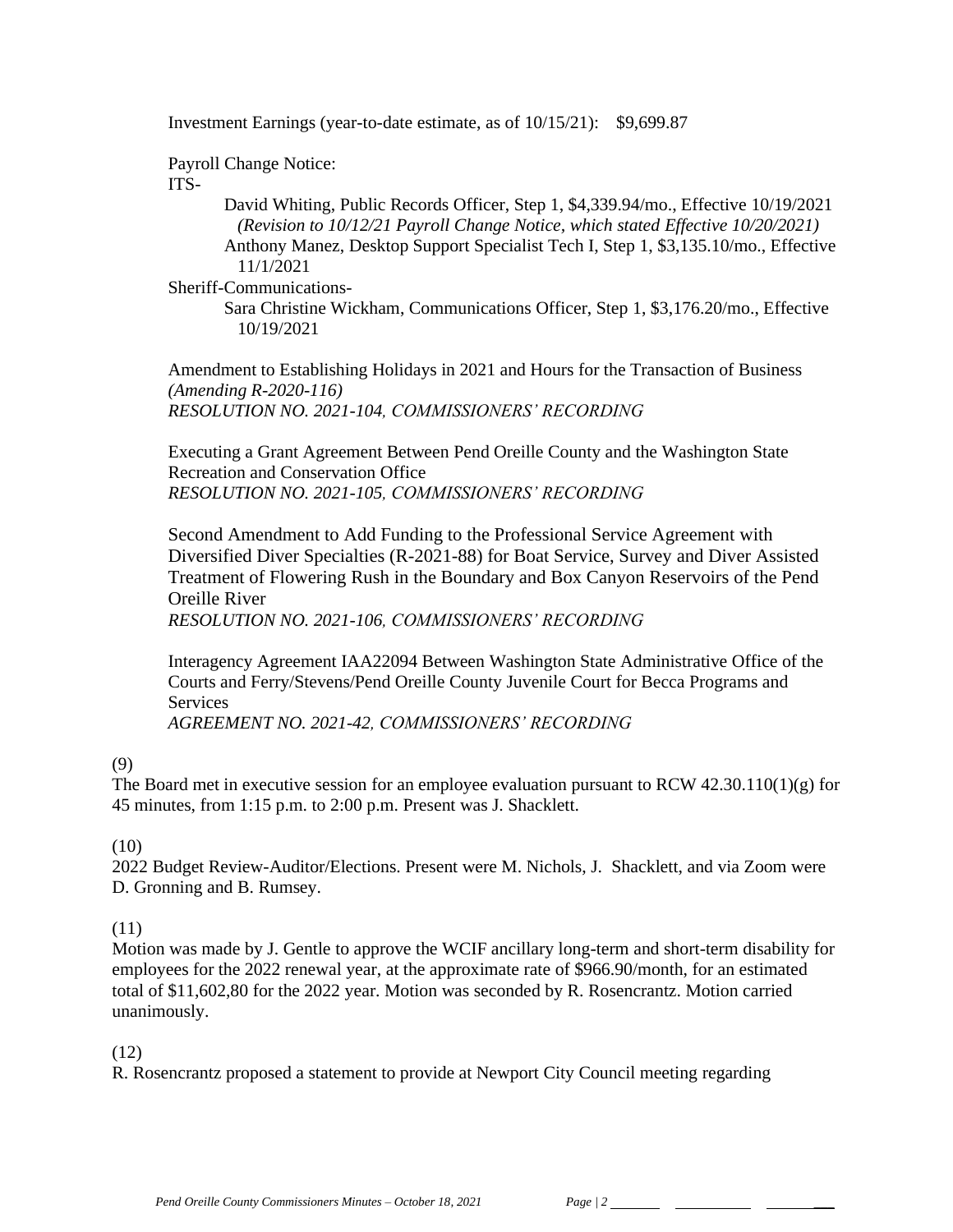the development and building of a hotel and library. Present via Zoom were B. Rumsey and D. Gronning.

### (13)

Prosecuting Attorney Dolly Hunt was present via Zoom for a legal update. Also present via Zoom were D. Gronning and B. Rumsey. Discussed were staffing and projects in the Prosecutor's Office and updating of public defender contracts.

### (14)

Colville National Forest District Ranger Carin Vadala was present via Zoom for a Forest Service update. Also present via Zoom was B. Rumsey. Topics of discussion were an Air Force Survival School visit in the spring, closing of the Bead Lake boat launch at the end of October, W. Sullivan campground still remaining open, illegal trash dumps, kokanee run, pile burns, and land exchange comment period. C. Vadala mentioned available funding for Batey-Bould trail reconstruction, Selkirk Loop improvements, Sullivan Lake campgrounds, and district office. She reported that the comment period ended to provide input on CNF recreation fees.

### (15)

Public Comment –Cathy Stolarik was present and B. Rumsey was present via Zoom for comment. C. Stolarik provided comment.

(16) Meeting continued to October 19.

## October 19, 2021

B. Smiley convened the meeting of the Elected Officials and Department Heads at 9:00 a.m. Present were J. Gentle, R. Rosencrantz, C. Zieske, M. Nichols, J. Shacklett, Public Works Director Mary Jensen, and present via Zoom were J. Boggs, Commissioner Programs/HR Assistant Christine Rahoun, County Clerk Tammie Ownbey, District Court Judge Robin McCroskey, D. Hunt, S. Sorby, Assessor Jim McCroskey, A. Payne, B. Sarles, T. Sirevog, N. Dice, and Economic Development Director Jamie Wyrobek. Joining in progress via Zoom was D. Sears. T. Sirevog gave an update on county insurance and employee evaluations, and a roundtable discussion followed.

### (17)

R. Rosencrantz provided a report from Newport City Council meeting.

# (18)

Motion was made by J. Gentle to approve Kim Schoonover's payroll change notice. Motion was seconded by R. Rosencrantz. Motion carried unanimously.

Payroll Change Notice: District Court-Kim Schoonover,  $4/5<sup>th</sup>$  time to Full Time, Effective  $9/16/2021$ 

### (19)

Mary Jensen was present for a Public Works update. In attendance via Zoom was D. Sears.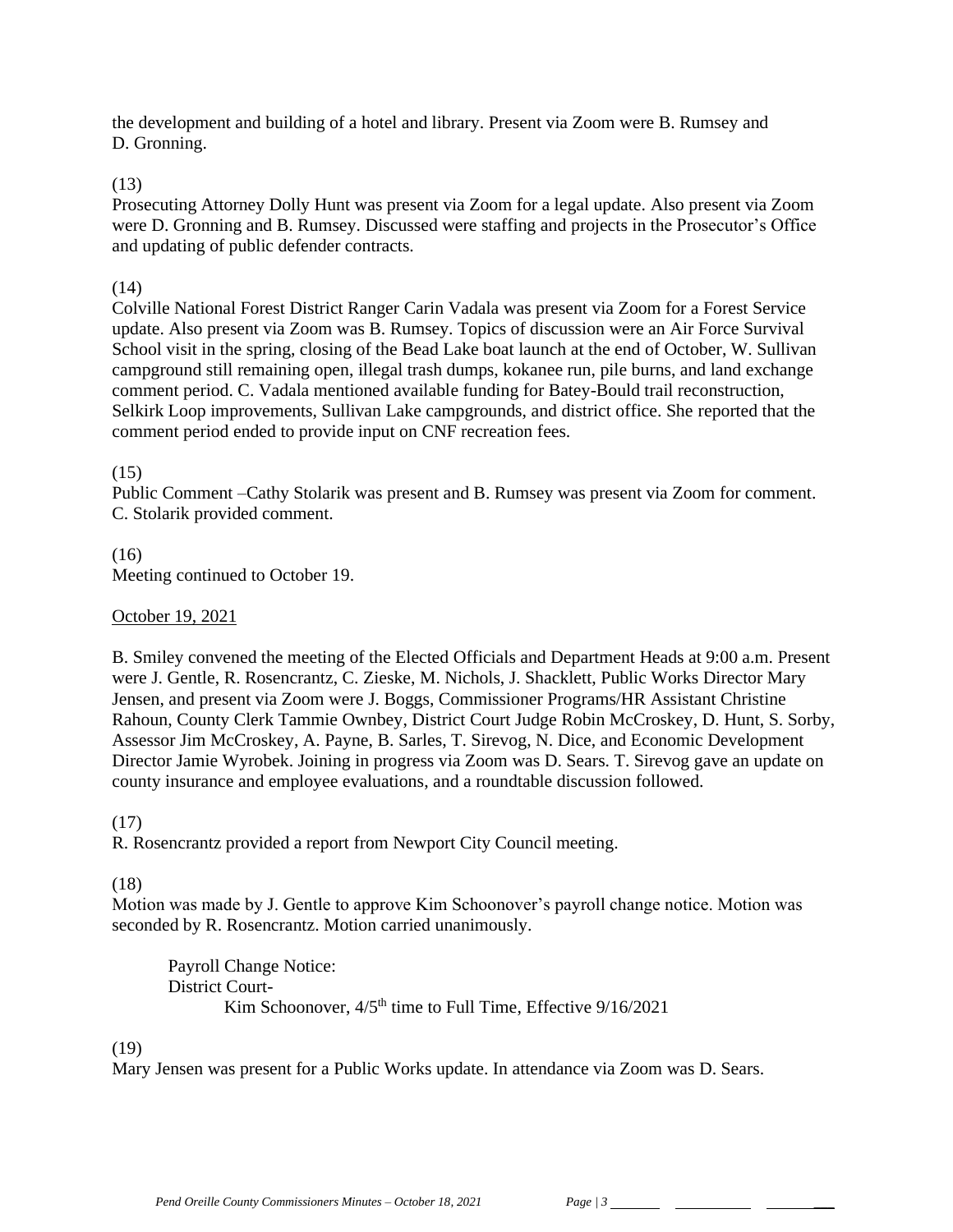a) Motion was made by J. Gentle to award the 2021 Rustlers Gulch and County Park delivered log sale to log purchaser Idaho Forest Group (IFG). Motion was seconded by R. Rosencrantz. Motion carried unanimously.

b) Motion was made by J. Gentle to award the 2021 Rustlers Gulch and County Park delivered log sale cedar poles to Stella Jones, located in Sandpoint, Idaho. Motion was seconded by R. Rosencrantz. Motion carried unanimously.

c) Motion was made by J. Gentle to award the 2021 Rustlers Gulch and County Park delivered log sale pulp and hewlogs to Vaagan Bros., located in Usk, Washington. Motion was seconded by R. Rosencrantz. Motion carried unanimously.

d) Motion was made by J. Gentle to award the 2021 Rustlers Gulch and County Park delivered log sale oversize logs to Bennett Lumber, located in Princeton, Idaho. Motion was seconded by R. Rosencrantz. Motion carried unanimously.

e) Motion was made by R. Rosencrantz to award the 2021 Rustlers Gulch and County Park delivered log sale to logger (operator) JAG, Inc. (Grant Dirks), out of Bonners Ferry, Idaho and for the Commissioners to sign the resolution. Motion was seconded by J. Gentle. Motion carried unanimously.

Approval Of The 2021 Rustlers Gulch and County Park Delivered Log Sale Contract with Jag, Inc. *RESOLUTION NO. 2021-107, COMMISSIONERS' RECORDING* 

M. Jensen reviewed logging of county properties and gave an update on the ER&R build-out at District 1. An explanation of the functional classification of roads was provided.

(20)

The Board met in executive session to review the performance of a public employee pursuant to RCW  $42.30.110(1)(g)$  for 30 minutes, from 11:30 a.m. to 12:00 p.m. Present was T. Sirevog and via Zoom was D. Hunt.

### (21)

The Board recessed for lunch at 12:01 p.m.

# (22)

T. Sirevog was present for a medical insurance discussion. Also present were J. Shacklett, M. Nichols, HUB International's VP of Employment Benefits Matthew Gilroy and VP of Employment Benefits Melissa Koontz, and via Zoom were Account Manager Kristin Shank, District Court Administrator/Judicial Assistant Rachel Johnson, D. Hunt, N. Dice, C. Rahoun, Mary Jensen, and D. Sears. R. McCroskey joined the discussion in progress via Zoom.

### (23)

The Board met in executive session for an employee evaluation pursuant to RCW 42.30.110(1)(g) for 45 minutes, from 3:30 p.m. to 4:15 p.m. Present was A. Payne. An additional 2 minutes was requested until 4:17 p.m.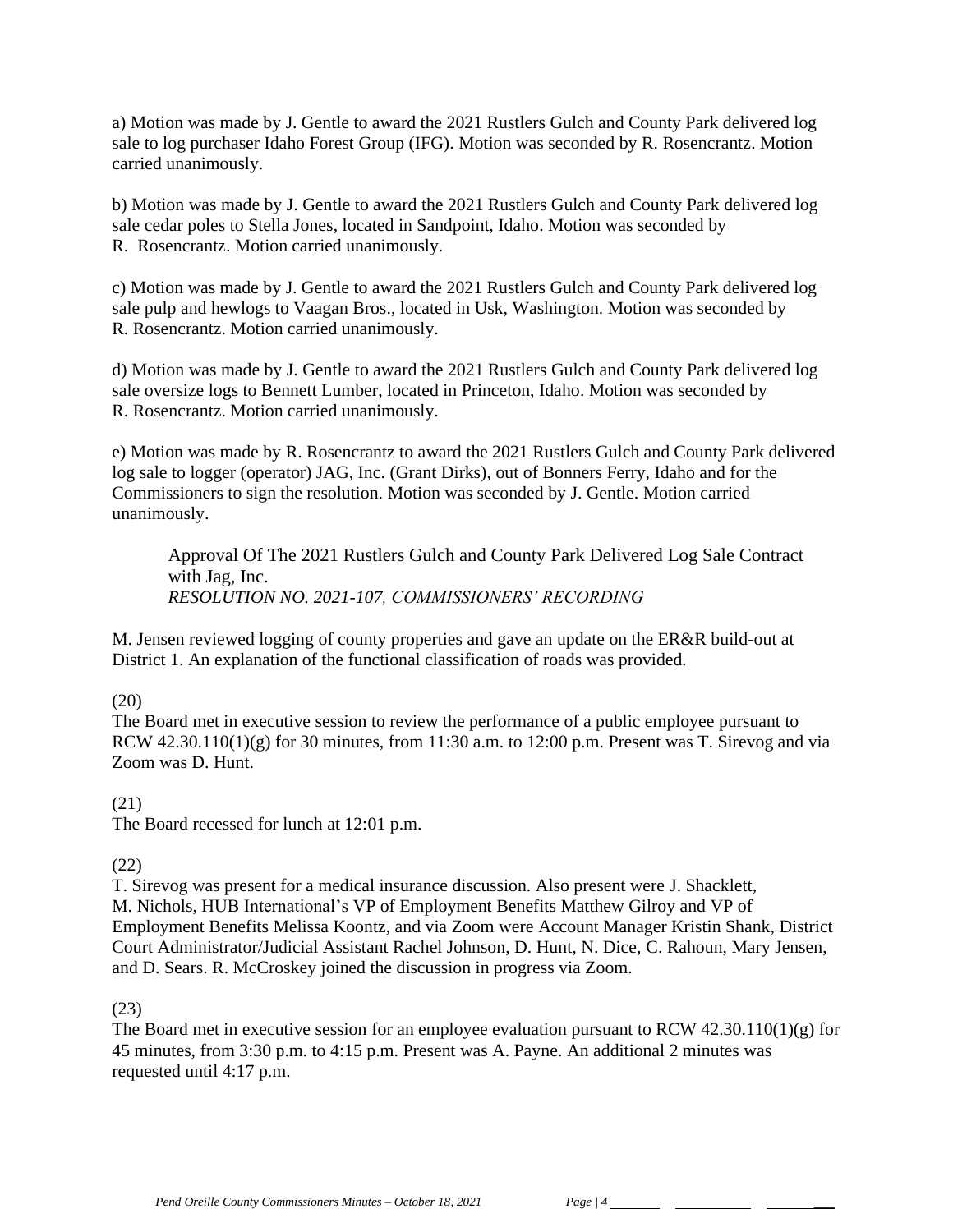(24)

T. Sirevog was present for additional discussion on county medical insurance. Also present was C. Rahoun.

# (25)

Motion was made by J. Gentle to approve the resolution for contracting of log purchaser to Idaho Forest Group and that the Board sign the resolution approving the 2021 Rustlers Gulch and County Park contract. Motion was seconded by R. Rosencrantz. Motion carried unanimously.

Approval Of The 2021 Rustlers Gulch and County Park Delivered Log Sale Contract with Idaho Forest Group (IFG) *RESOLUTION NO. 2021-108, COMMISSIONERS' RECORDING* 

### (26)

Motion was made by R. Rosencrantz to approve the resolution for contracting of pulp and hewlogs to Vaagan Bros located in Usk, Washington and sign the resolution. Motion was seconded by J. Gentle. Motion carried unanimously.

Approval Of The 2021 Rustlers Gulch and County Park Delivered Log Sale Contract with Vaagen Bros. *RESOLUTION NO. 2021-109, COMMISSIONERS' RECORDING* 

# (27)

Correspondence Received:

- 10.07 C. Stolarik/S. Brewster-Letter re: Easement Rights
- 10.08 WSLCB-Letter re: Notification of Liquor License Renewal Applications: Whitley Oil, 333111 Hwy 2, Newport; Usk General Store, 111 5<sup>th</sup> St., Usk
- 10.09 M. Mohrman/State of Washington Office of Financial Management-Letter re: Revision of OFM's Quarterly Annexation Filing
- 10.10 POC Park and Recreation Board-10.20.21 Agenda
- 10.11 POC Road District Levy Certification
- 10.12 POC EDC-10.20.21 Agenda & 9.15.21 Minutes

# (28)

Correspondence Sent:

PUD/M. Scott-Letter of Support for Pend Oreille PUD's Washington State Broadband Office Infrastructure Acceleration Grant – Round One

(29)

As of this date, the Board approved vouchers for payment as listed and made available by the Auditor's Office. The following vouchers/warrants/electronic payments are approved for payment:

|                            | Salary and Claim |
|----------------------------|------------------|
| Current Expense            | \$15,893.71      |
| <b>Counseling Services</b> | \$6,577.24       |
| Fair                       | \$1,073.64       |
| Park                       | 697.51           |
| Veterans Assistance        | 550.00           |
|                            |                  |